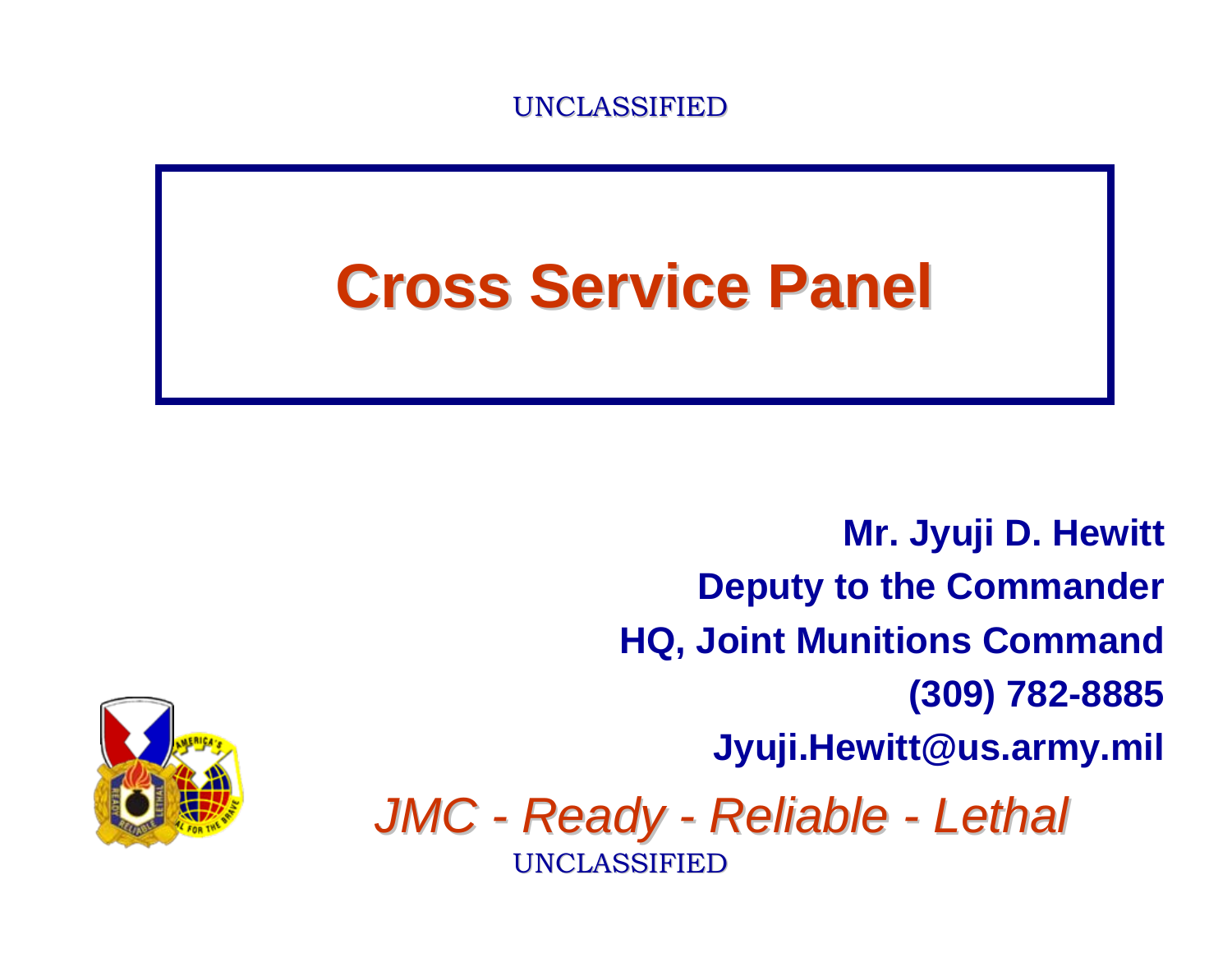



## **The Materiel Enterprise The Joint Munitions and Lethality Enterprise**

- **Requirements**
- **Future Planning**
- **Summary**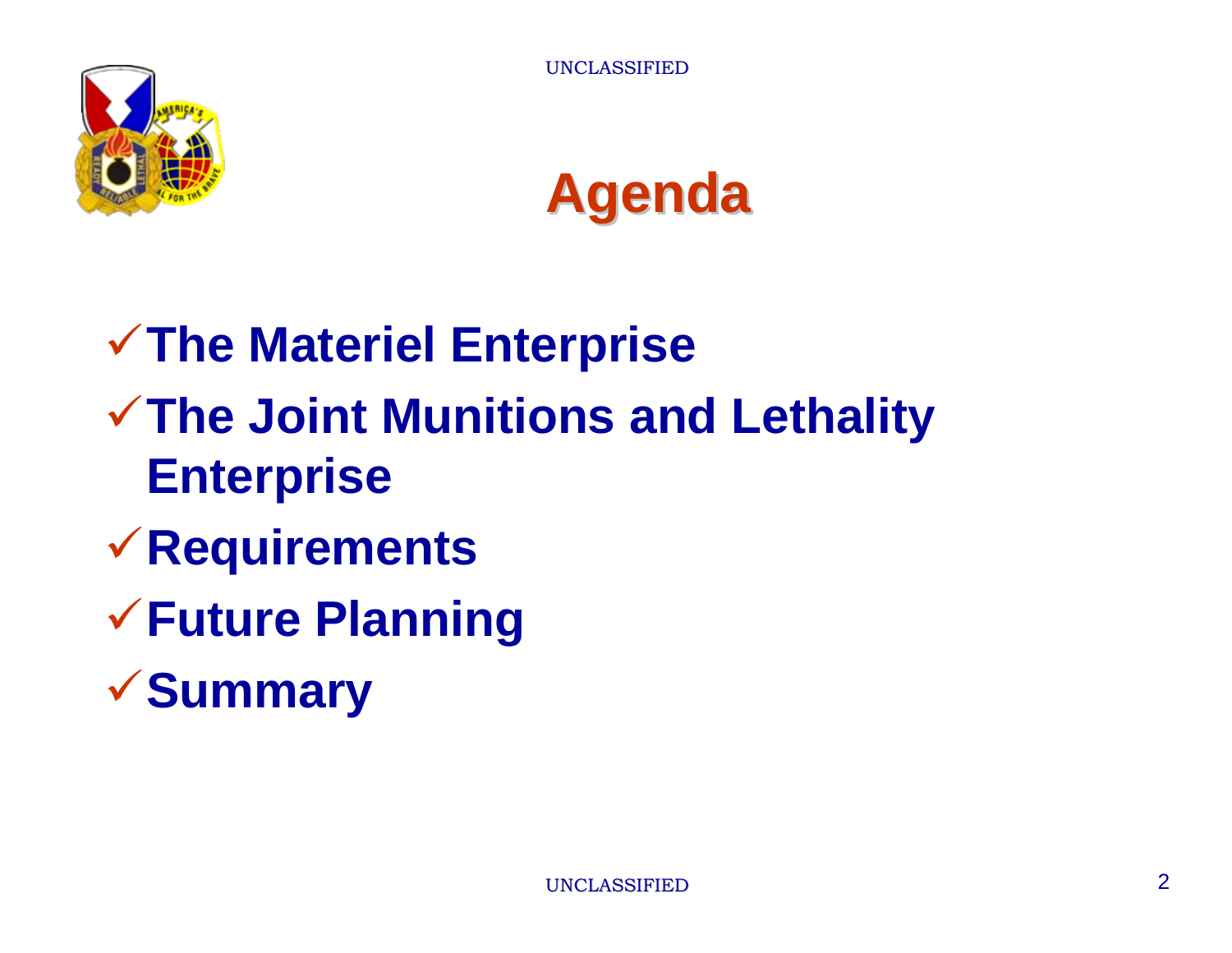#### **Materiel Enterprise**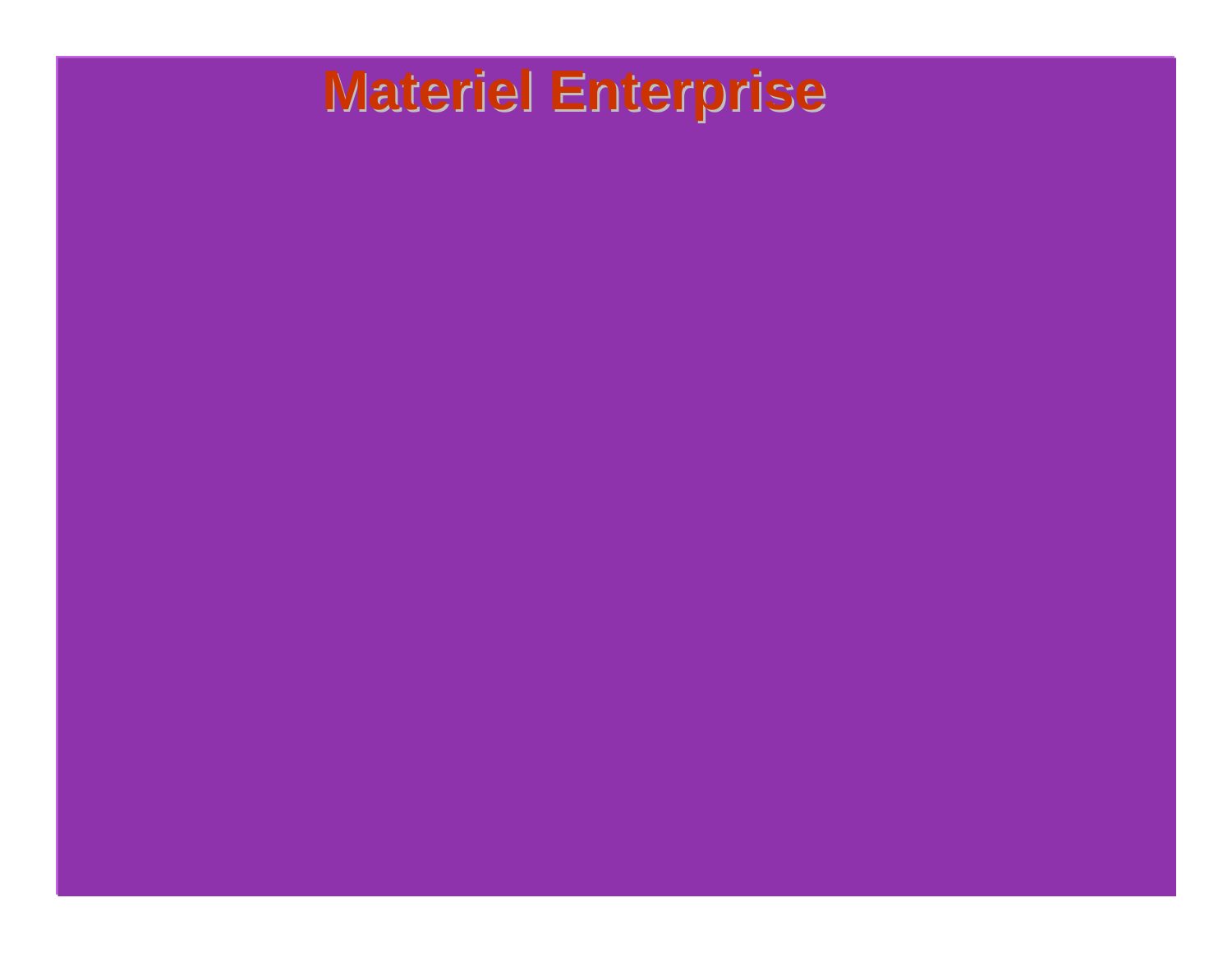

#### UNCLASSIFIED AND DESCRIPTION OF **The Ammunition Enterprise**



*Mission: "To execute integrated munition & lethality systems life cycle management through a team of world class technology, acquisition and logistics professionals who provide effective, available, and affordable munitions and lethality for the Joint Warfighter."*

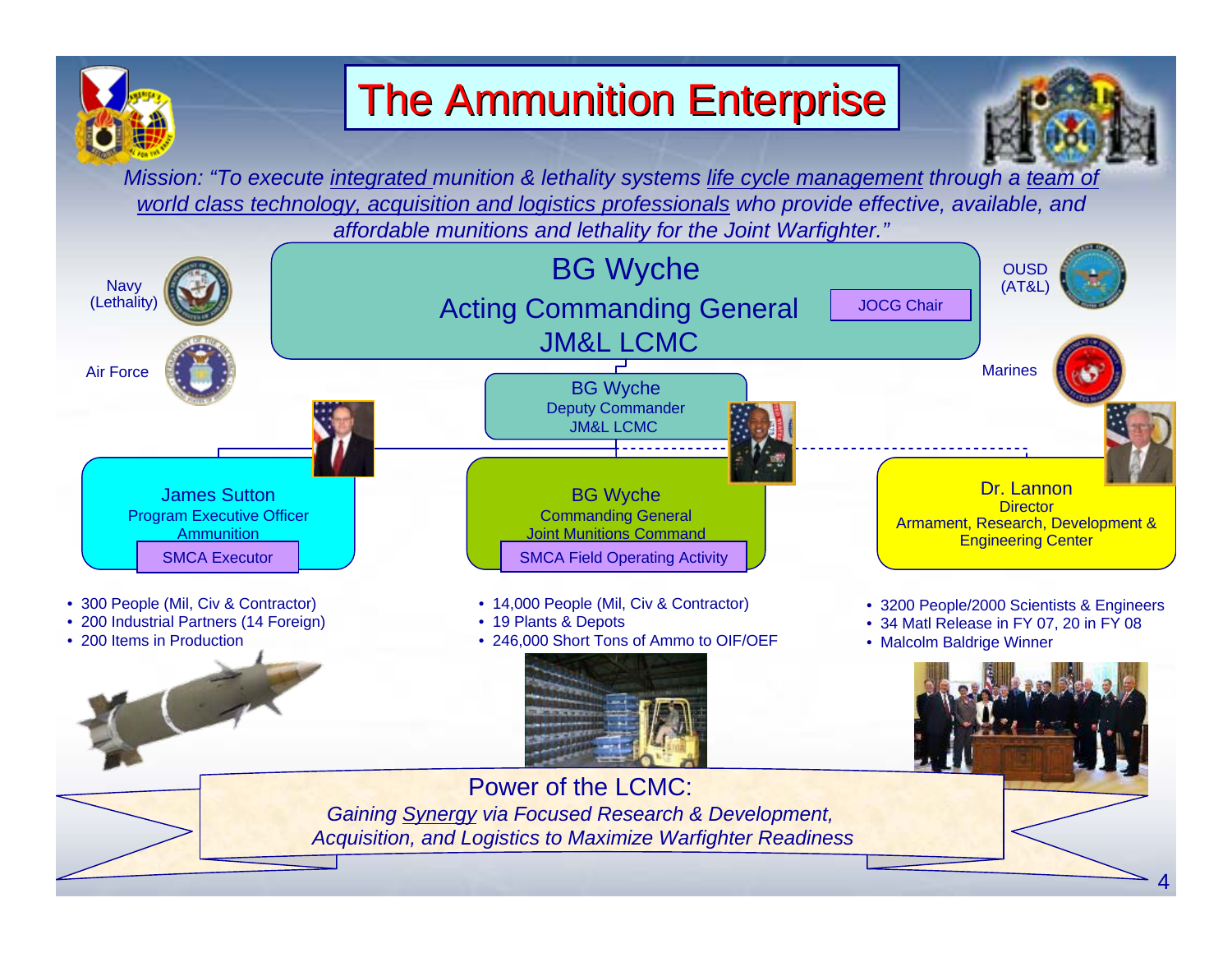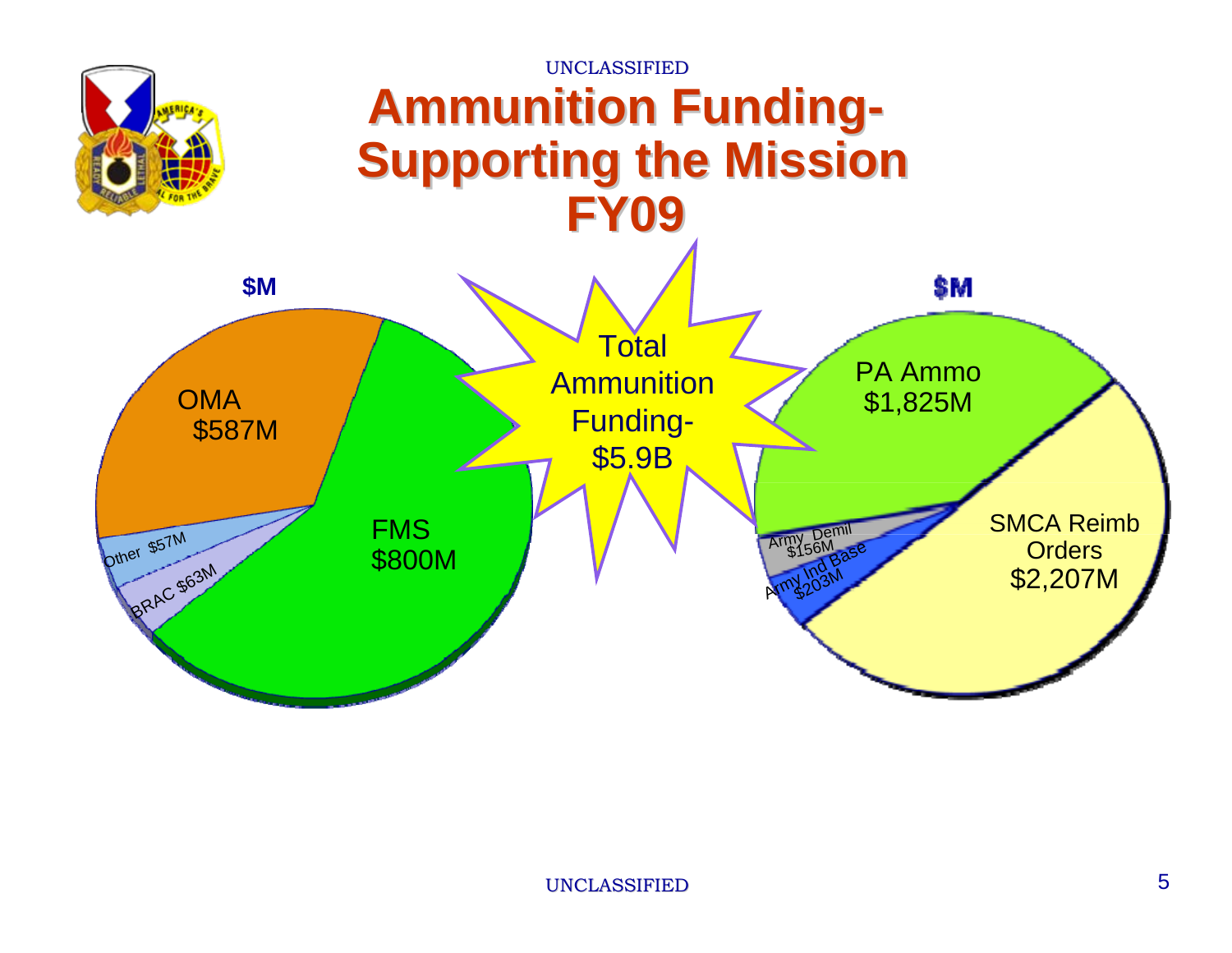UNCLASSIFIED

#### **Top Ten Foreign Military Sales Programs as of 30 Sep 08**  Political Map of the World, September 2008



Total \$1,351.0M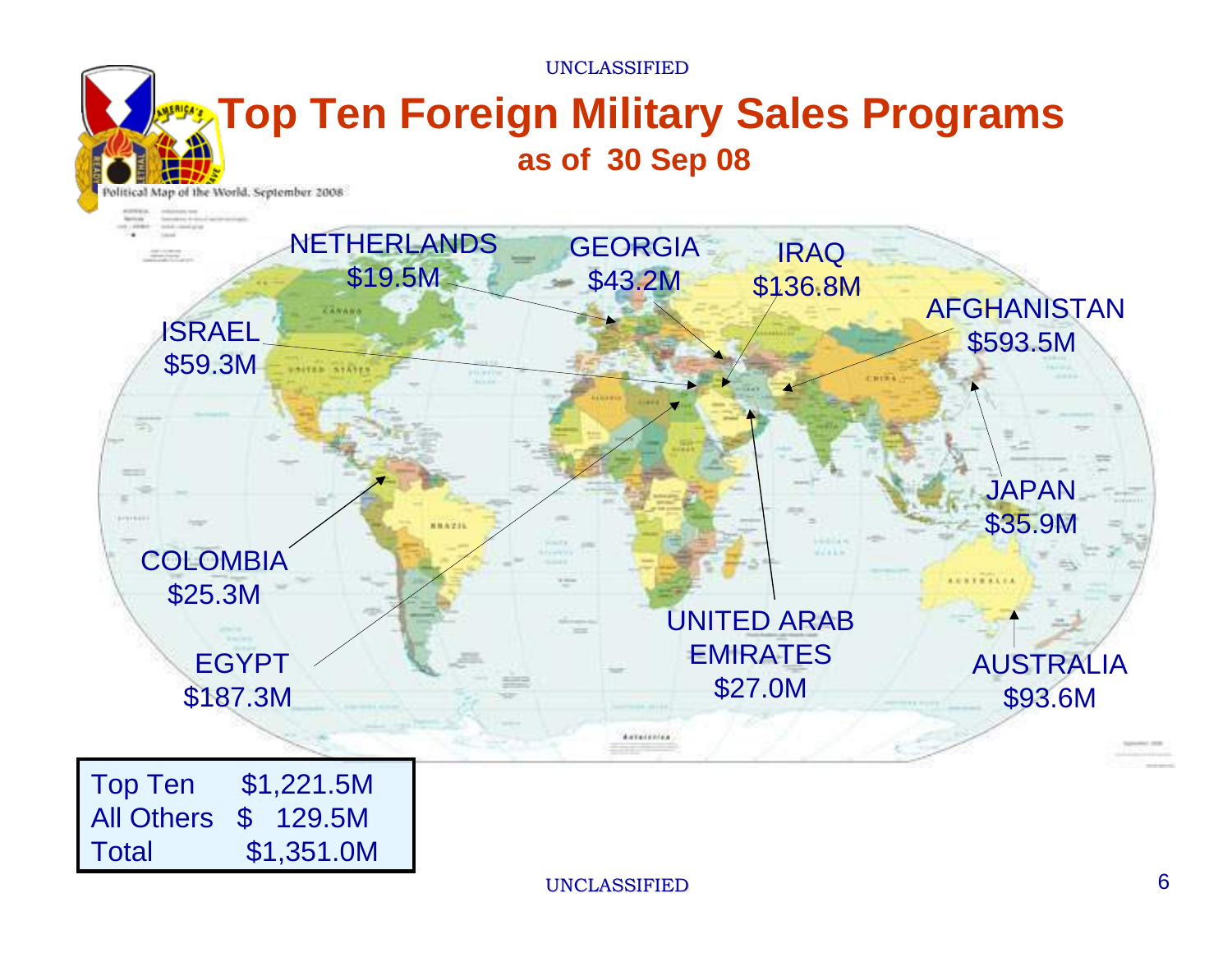UNCLASSIFIED



## **OMA and SMCA Procurement Ammunition Outlook Ammunition Outlook**



UNCLASSIFIED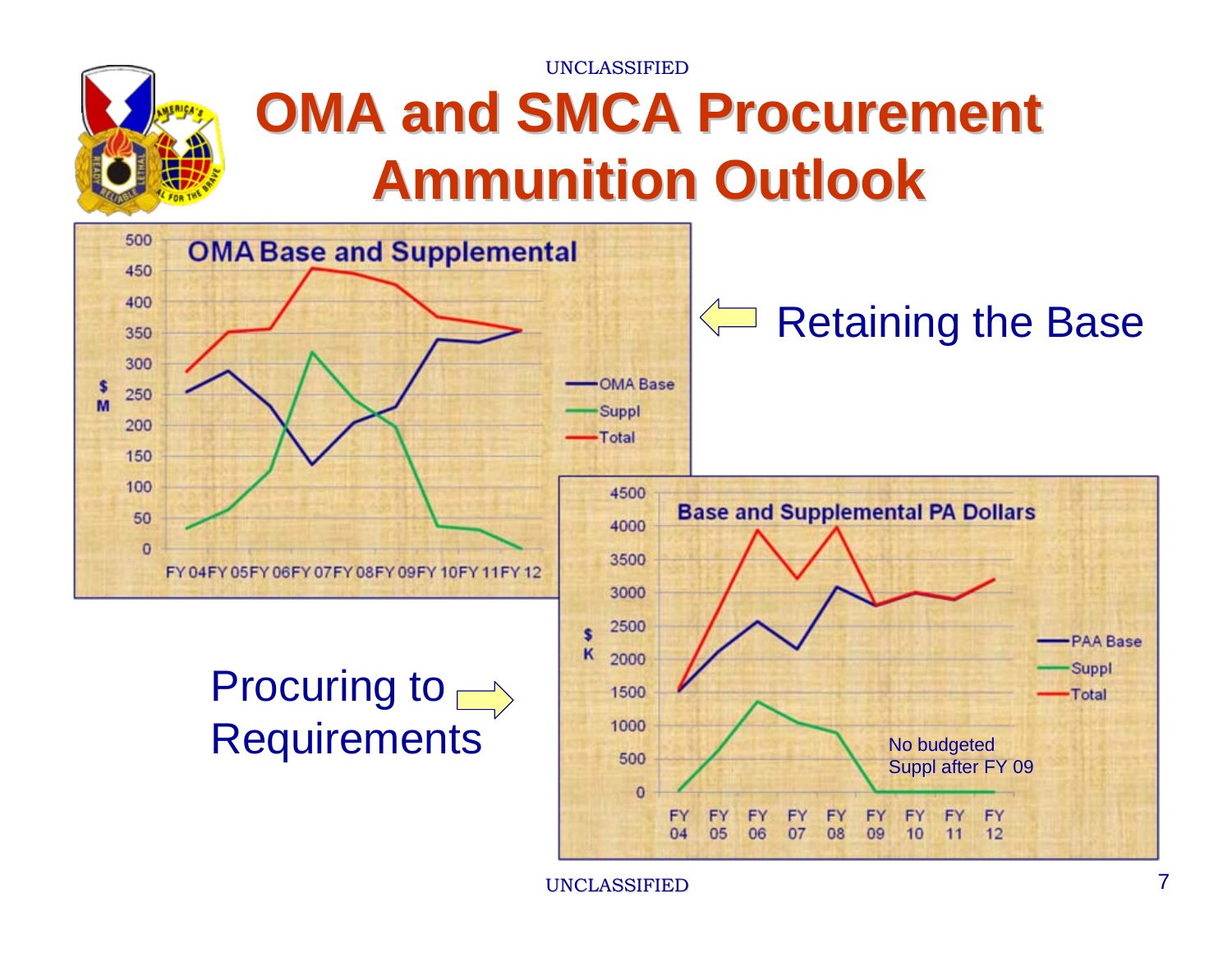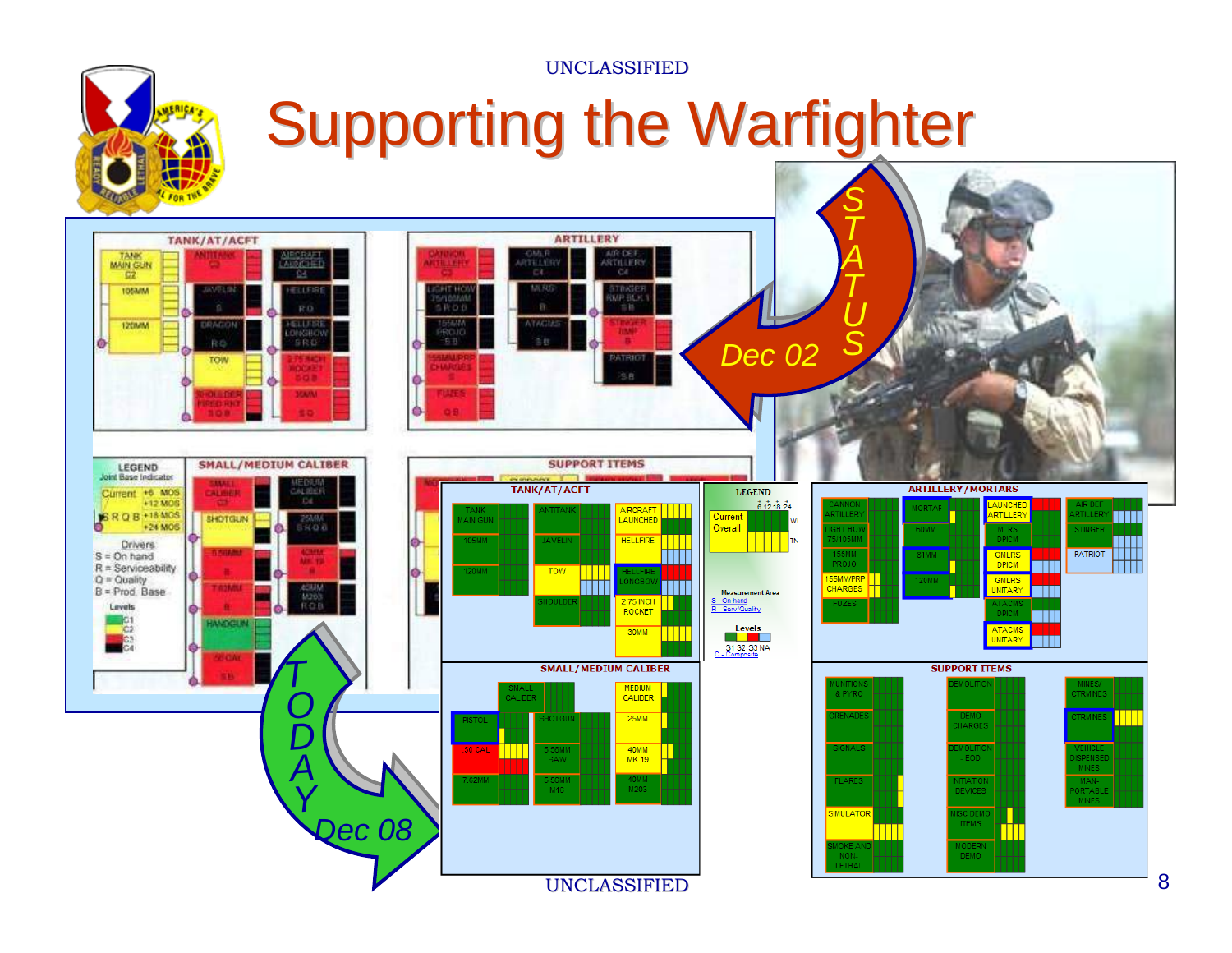

9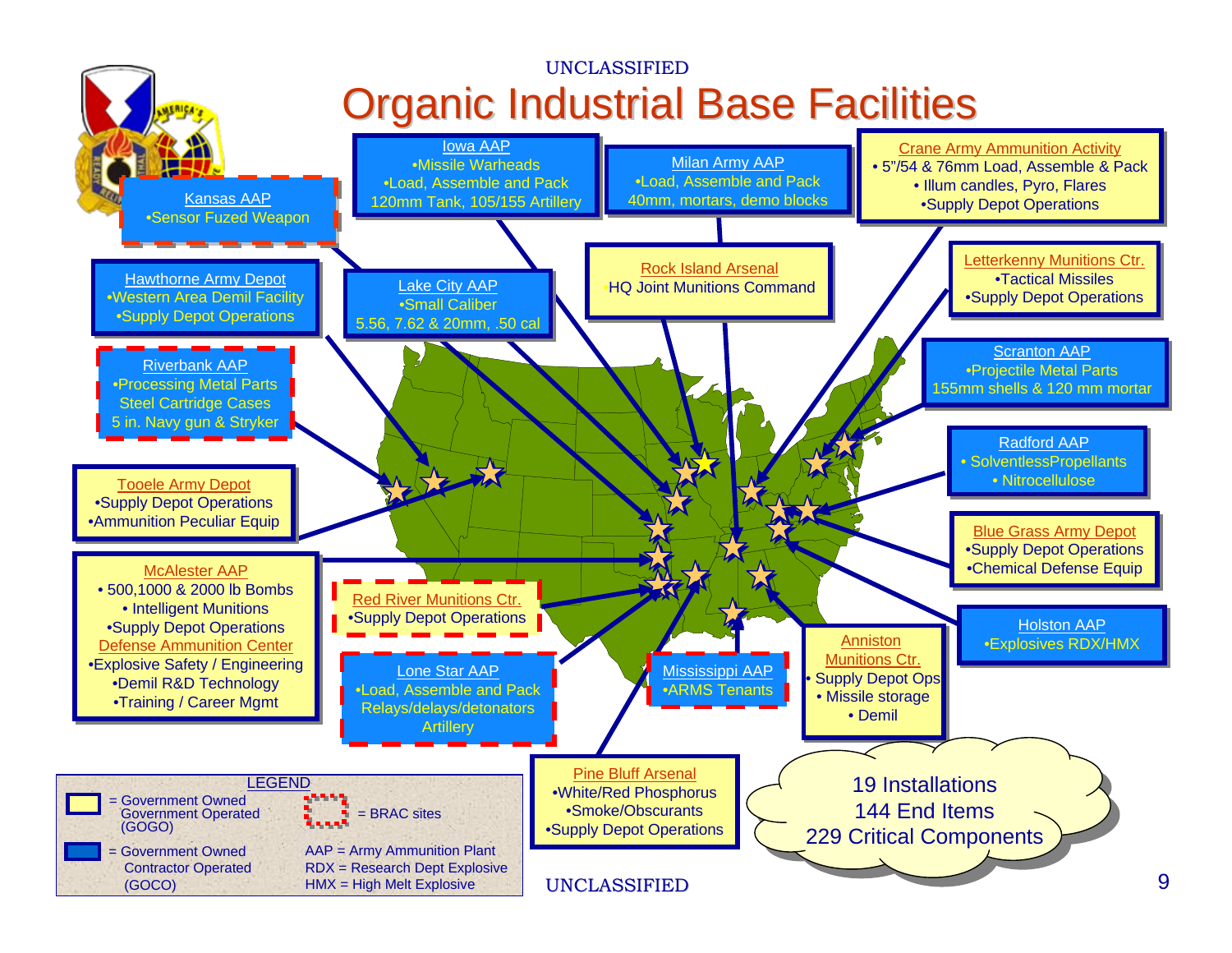**CLASSIFIED** 



# **Soft Landing Approach Soft Landing Approach**

- **Minimum Sustaining Rate (MSR) determination can predict those suppliers at risk. Model developed and validated by industry representatives**  $1.40$ 
	- **Data call made to 62 key producers**
	- **Munitions Industrial Base Task Force (MIBTF) pledged full support**
	- **Key industry leaders agree with and support this tool**
	- **All Industrial Base Assessment Tool programming to be complete 31 Mar**



 $0.80$ 

 $0.20$ 

**ROI**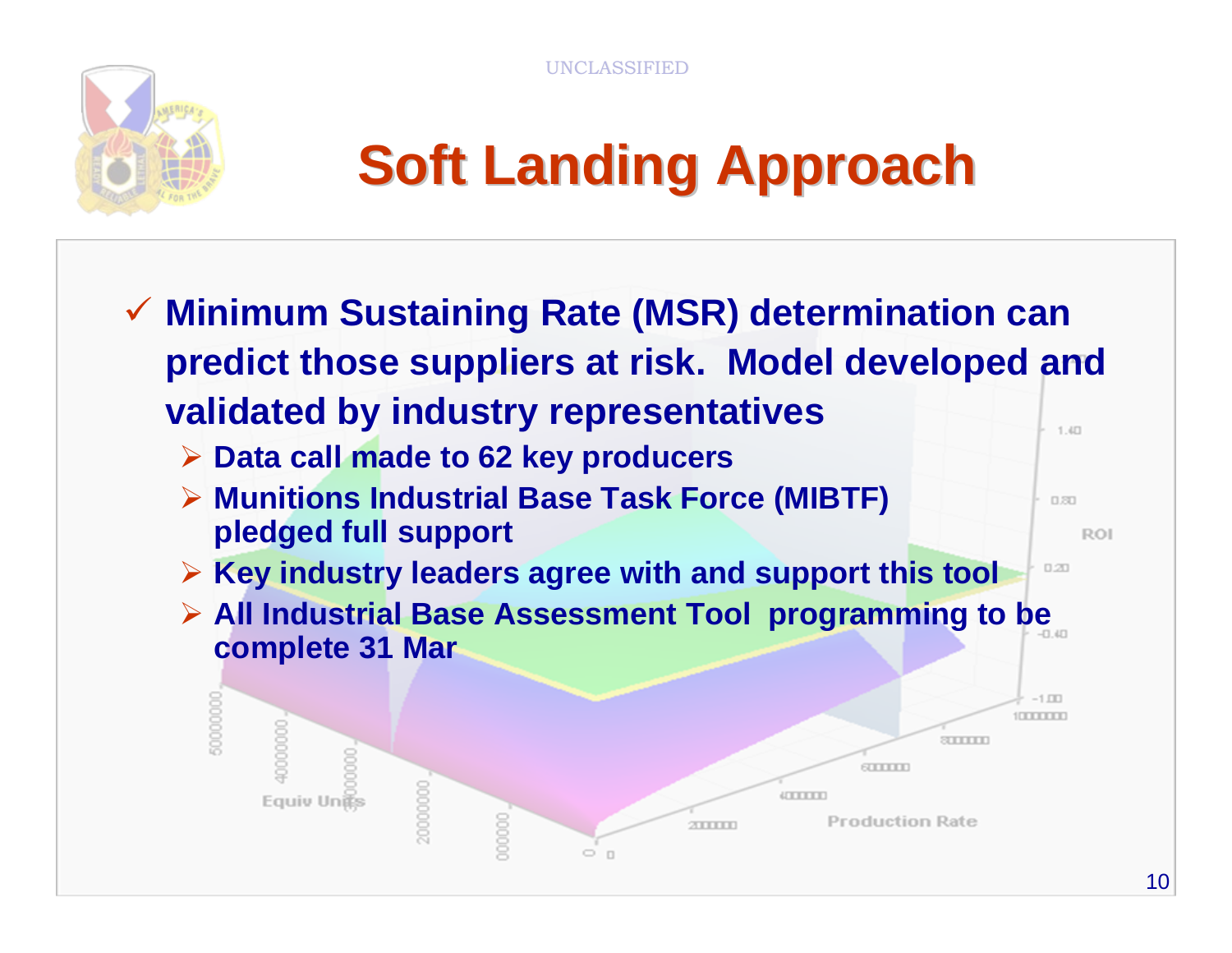UNCLASSIFIED

#### **Integrated Logistics Integrated Logistics**

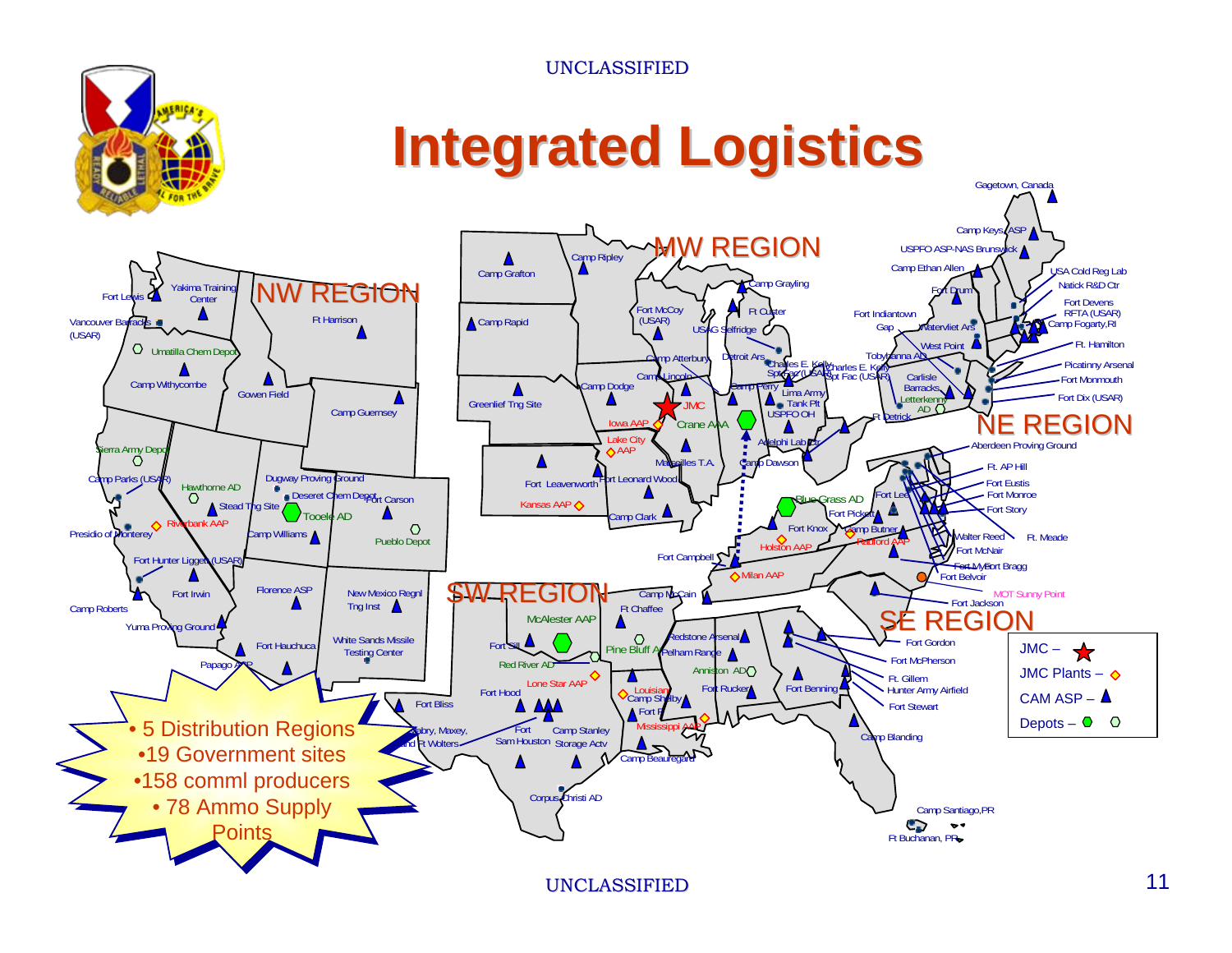

# **Continuous Improvement (CI)**

**JM&L Strategic Analysis & Execution -** Metrics to drivestrategic continuous improvement

**Culture of CI**

#### **All JMC Installations are ISO 9001:2000 certified**



- Financial benefit of \$43.5M since Sep 05
- Self sustaining